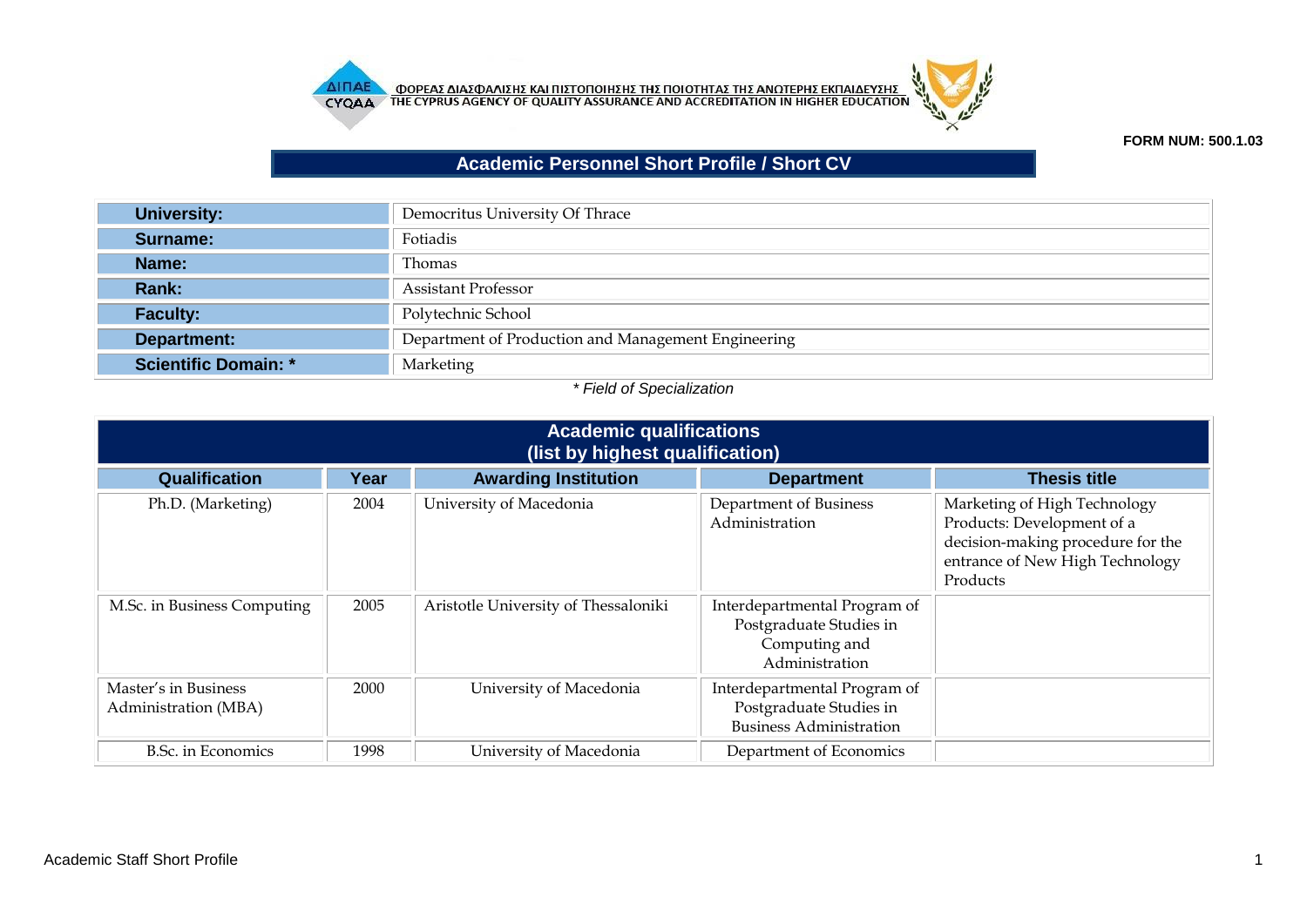|                             | Employment history – List by the three (3) most recent |                                                                                                     |                 |                                                                      |  |  |
|-----------------------------|--------------------------------------------------------|-----------------------------------------------------------------------------------------------------|-----------------|----------------------------------------------------------------------|--|--|
| <b>Period of employment</b> |                                                        |                                                                                                     |                 |                                                                      |  |  |
| <b>From</b>                 | To                                                     | <b>Employer</b>                                                                                     | Location        | <b>Position</b>                                                      |  |  |
| 2017                        | 2019                                                   | Open University of Cyprus: Master's in<br>business administration                                   | Nicosia, Cyprus | Educational<br>Associate<br>Member of<br>the<br>Personnel, Moderator |  |  |
| 2014                        | 2019                                                   | University<br>Thrace:<br>Of<br>Democritus<br>Department of Production and Management<br>Engineering | Xanthi, Greece  | <b>Assistant Professor</b>                                           |  |  |
| 2017                        | 2018                                                   | University of Cyprus: Retail Management                                                             | Nicosia, Cyprus | Adjunct                                                              |  |  |

|                       | Key refereed journal papers, monographs, books, conference publications etc. List the five (5) more recent and other<br>five $(5)$ selected $-(max total 10)$ |                                                                                                                                                 |                                                                   |                                                                        |              |              |  |  |
|-----------------------|---------------------------------------------------------------------------------------------------------------------------------------------------------------|-------------------------------------------------------------------------------------------------------------------------------------------------|-------------------------------------------------------------------|------------------------------------------------------------------------|--------------|--------------|--|--|
| Ref.<br><b>Number</b> | Year                                                                                                                                                          | <b>Title</b>                                                                                                                                    | <b>Other authors</b>                                              | <b>Journal and Publisher</b><br><b>Conference</b>                      | Vol.         | <b>Pages</b> |  |  |
|                       | 2018                                                                                                                                                          | Marketing for High Technology Products: An<br><b>Integrated Approach</b>                                                                        | $\blacksquare$                                                    | Routledge Publications                                                 | 1            | 206          |  |  |
| $\overline{2}$        | 2018                                                                                                                                                          | Supply Chain Management and Marketing                                                                                                           | Folinas, D.                                                       | Livanis Publications                                                   | $\mathbf{1}$ | 246          |  |  |
| 3                     | 2017                                                                                                                                                          | Marketing of High- Technology and Industrial<br>Products                                                                                        | Siomkos, G., Dr. Tsiamis,<br>I.                                   | Livanis Publications                                                   | $\mathbf{1}$ | 672          |  |  |
| $\overline{4}$        | 2019                                                                                                                                                          | Participation, e-Service<br>Quality,<br>Customer<br>Satisfaction: (e)Service Dominant Logic Trinity                                             |                                                                   | Promotion<br>of<br>Journal<br>Management (Accepted for<br>publication) |              |              |  |  |
| 5                     | 2018                                                                                                                                                          | Contemporary advanced statistical methods for<br>the science of marketing: Implicative Statistical<br>Analysis vs Principal Components Analysis | Anastasiadou, S.D.                                                | Conference<br>Neapolis<br>at<br>Paphos,<br>University,<br>Cyprus.      |              |              |  |  |
| $\boldsymbol{6}$      |                                                                                                                                                               |                                                                                                                                                 |                                                                   |                                                                        |              |              |  |  |
| 7                     | 2017                                                                                                                                                          | international<br>buyer-seller<br>Betrayal<br>in<br>relationships:<br>performance<br>Its<br>drivers<br>and<br>implications                       | L.C. Leonidou, B. Aykol,<br>P. Christodoulides, and<br>A. Zeriti, | Journal of World Business                                              | 52(1)        | 28-44        |  |  |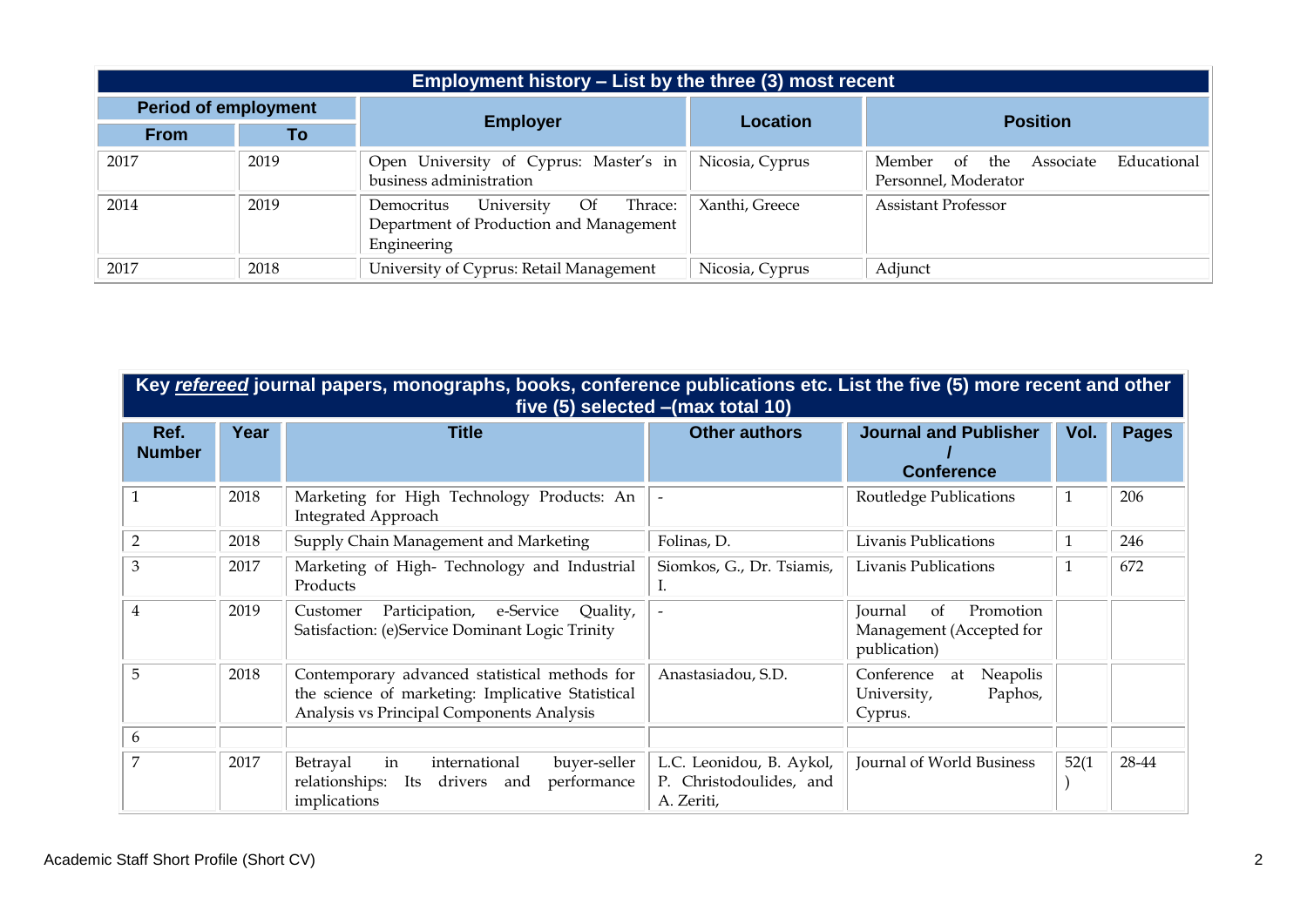|    | 2017 | Emotional Intelligence as a facilitator of long-term<br>orientation in exporter-importer relationships              | Leonidou, L. C., Aykol,<br>B., Christodoulides, P.,               | Academy<br>Marketing<br><sub>of</sub><br>Conference                                            |             |               |
|----|------|---------------------------------------------------------------------------------------------------------------------|-------------------------------------------------------------------|------------------------------------------------------------------------------------------------|-------------|---------------|
|    | 2017 | Consideration of<br>behavior<br>consumer<br>$_{\rm on}$<br>environmental labeled agrifood products                  | M. Tzitzira, D. Aidonis,<br>Konstantoglou,<br>D.<br>А.<br>Folinas | International<br>6th<br>Conference on Strategic<br>Marketing,<br>Innovative<br>Paphos, Cyprus. |             |               |
| 10 | 2016 | Standardization, Adaptation and Personalization<br>International Corporate Social<br>Media<br>-of<br>Communications | Hatzithomas,<br>L.<br>and<br>Coudounaris, D.                      | Psychology and Marketing<br>Journal                                                            | 33(1)<br>ור | 1098-<br>1105 |

|                    | Exhibitions (where applicable). List the five (5) more recent and other five (5) selected.<br>(max total 10) |              |                              |           |                           |  |
|--------------------|--------------------------------------------------------------------------------------------------------------|--------------|------------------------------|-----------|---------------------------|--|
| <b>Ref. Number</b> | <b>Date</b>                                                                                                  | <b>Topic</b> | <b>International / Local</b> | Location* | <b>Role in Exhibition</b> |  |
|                    |                                                                                                              |              |                              |           |                           |  |
| 2                  |                                                                                                              |              |                              |           |                           |  |
| 3                  |                                                                                                              |              |                              |           |                           |  |
| 4                  |                                                                                                              |              |                              |           |                           |  |
| 5                  |                                                                                                              |              |                              |           |                           |  |
| 6                  |                                                                                                              |              |                              |           |                           |  |
|                    |                                                                                                              |              |                              |           |                           |  |
| 8                  |                                                                                                              |              |                              |           |                           |  |
| 9                  |                                                                                                              |              |                              |           |                           |  |
| 10                 |                                                                                                              |              |                              |           |                           |  |

\**Specify venue, geographic location etc*

| Research Projects. List the five (5) more recent and other five (5) selected<br>(max total 10)   |  |  |  |  |
|--------------------------------------------------------------------------------------------------|--|--|--|--|
| <b>Title</b><br>Ref.<br><b>Date</b><br><b>Project Role*</b><br><b>Funded by</b><br><b>Number</b> |  |  |  |  |
|                                                                                                  |  |  |  |  |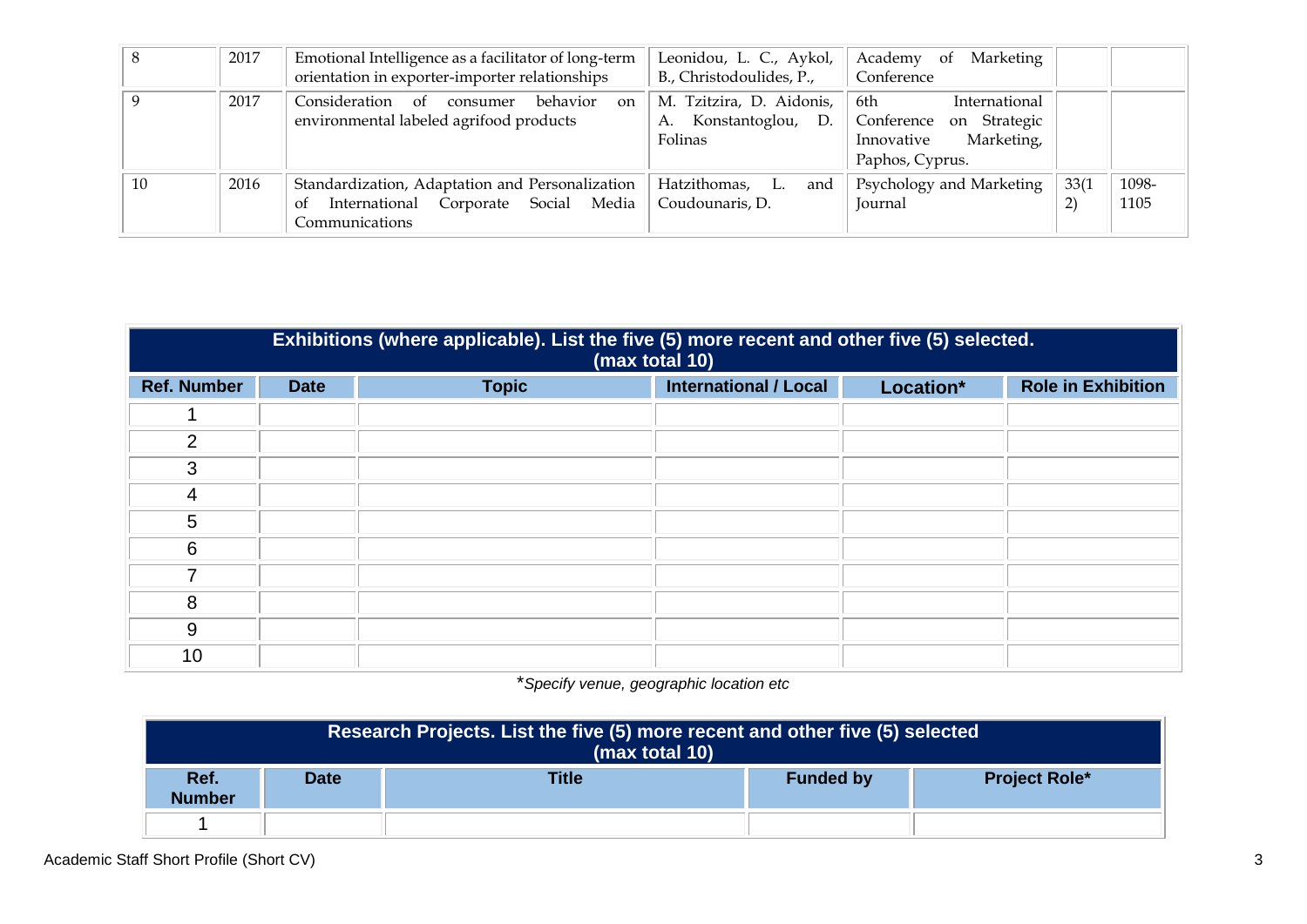| ⌒ |  |  |
|---|--|--|
|   |  |  |
|   |  |  |
| ⌒ |  |  |
|   |  |  |
|   |  |  |
|   |  |  |
|   |  |  |

*\*Project Role: i.e. Scientific/Project Coordinator, Research Team Member, Researcher, Assistant Researcher, other*

|                       | Consulting Services and/or Participation in Councils / Boards/ Editorial Committees.<br>List the five (5) more recent |                                                                                                                                                               |                                                                                                                                                         |                       |  |  |
|-----------------------|-----------------------------------------------------------------------------------------------------------------------|---------------------------------------------------------------------------------------------------------------------------------------------------------------|---------------------------------------------------------------------------------------------------------------------------------------------------------|-----------------------|--|--|
| Ref.<br><b>Number</b> | <b>Period</b>                                                                                                         | <b>Organization</b>                                                                                                                                           | <b>Title of Position or Service</b>                                                                                                                     | <b>Key Activities</b> |  |  |
|                       | 2017                                                                                                                  | 6 <sup>th</sup> International Conference on Strategic<br><b>Innovative Marketing</b>                                                                          | Committee of workshop Organizers                                                                                                                        |                       |  |  |
| 2                     | 2006                                                                                                                  | International Conference "Sustainable Tourism"<br>2006"                                                                                                       | Member of the international scientific advisory committee                                                                                               |                       |  |  |
| 3                     | 2002                                                                                                                  | 2 <sup>nd</sup> International Conference on Neural, Parallel<br>and Scientific Computations, Department of<br>Mathematics, Morehouse College, Atlanta. U.S.A. | Invited Chairman of the Session "Neural Networks and<br>Applications", having the Plenary Session Talk, with the<br>topic Information Systems Marketing |                       |  |  |

| Awards / International Recognition (where applicable). List the five (5) more recent and other five (5) selected.<br>(max total 10) |             |                                                                                                                                                               |                       |  |  |
|-------------------------------------------------------------------------------------------------------------------------------------|-------------|---------------------------------------------------------------------------------------------------------------------------------------------------------------|-----------------------|--|--|
| Ref.<br><b>Number</b>                                                                                                               | <b>Date</b> | <b>Title</b>                                                                                                                                                  | <b>Awarded by:</b>    |  |  |
|                                                                                                                                     | 2017        | Best paper award for International Marketing, for<br>"Emotional Intelligence as a facilitator of long-term<br>orientation in exporter-importer relationships" | Academy of Marketing. |  |  |

**Other Achievements. List the five (5) more recent and other five (5) selected.**